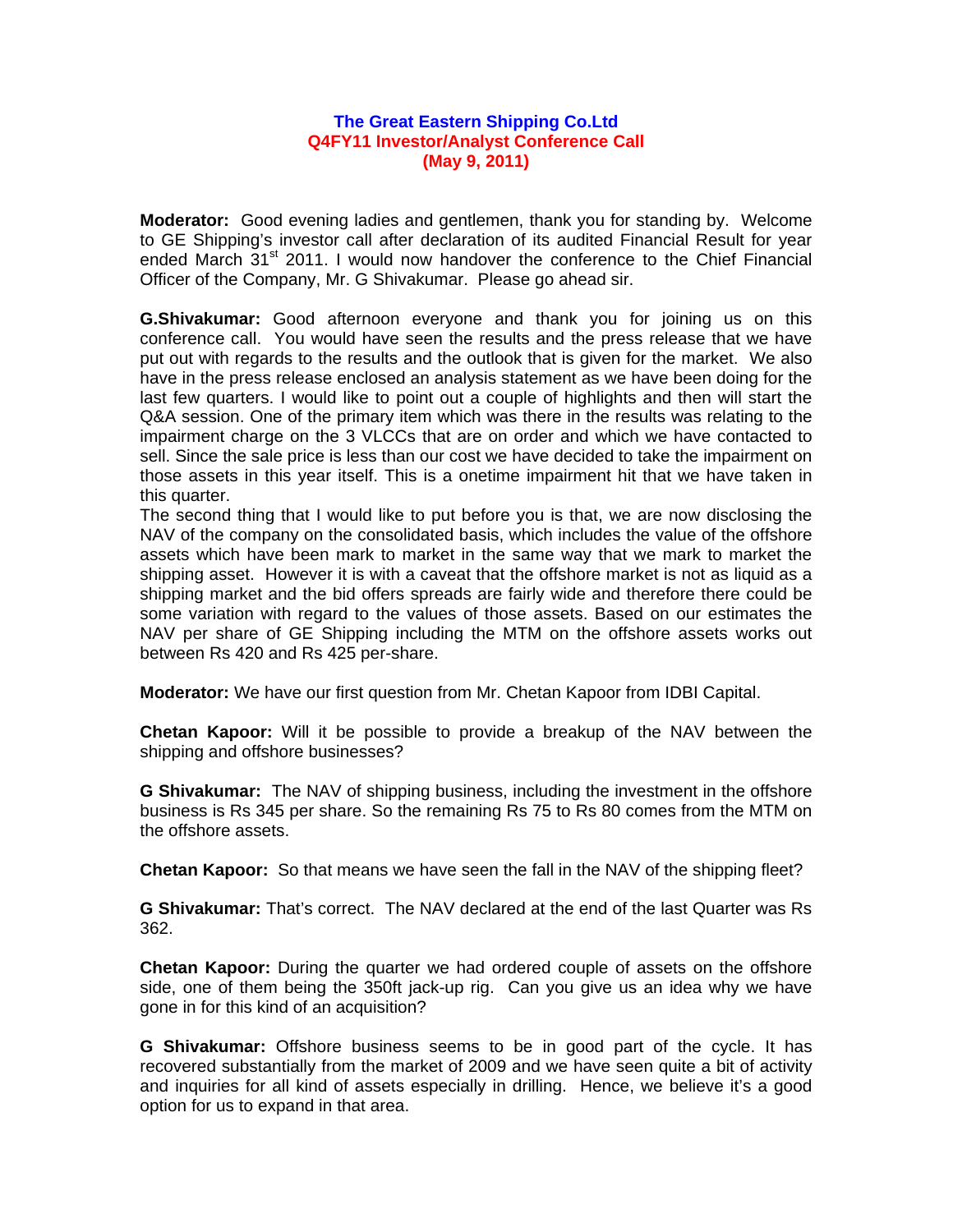**Chetan Kapoor:** But with utilization being in the range of around 65% to 70% for jack ups, do you believe that it will be improving in the future?

**G Shivakumar:** If you take utilization for jack-ups as a whole, it does not give a true representation. There are two very distinct groups of jack-ups which are there, those which will build in the 70s and 80s and there are those which were build in 2000s. Modern jack-up's utilization is in excess of 95% and for old jack ups the utilization as you mentioned is 60% to 65% and that's why we are very confident about these modern jack ups and that's why we have gone into the modern jack ups segment to build a new jack ups for ourselves. So old jack-ups are suffering with regards to utilization but modern jack ups are not. We are seeing lots of tenders, which are now coming out with an age restriction on the assets.

**Chetan Kapoor:** What is the logic behind acquiring the rig from Mercator and what kind of contract are we having on that?

**G Shivakumar:** The logic behind acquisition is the same as for ordering a new building rig. This deal is even more attractive because we had around one-year contract term remaining on it. Initially, this rig has a contract of 3 years of which 2 years have gone now. It is a rig that we have been working on for the last 2 years and extremely satisfied with its operation and therefore very happy to take it on our books.

**Chetan Kapoor:** Do you feel that there will be some recovery in the product tankers in the current financial year?

**G Shivakumar:** There is already a recovery seen on the product side as rates in the last few months are in excess of \$15,000 per day. That's because of increase in the gasoline demand from US. The existing inventory for gasoline is low and they probably will have to import more to sustain the demand. On the supply side the product tanker's order book is less as compared to crude tankers. So we expect that supply also will not weigh too heavily on to the product tankers segment.

**Moderator:** We have our next question from Mr. Varun Kejriwal form IDFC Securities.

**Varun Kehriwal:** Wanted to get your thoughts on the VLCC impairment that we have taken. How are we looking at the shipping business? Are we expecting that VLCC business is going to remain extremely weak going forward and you would rather redeploy the cash somewhere else or is there some other thinking behind this?

**G Shivakumar:** Yes, actually it is a part of re-deploying cash elsewhere. We thought that we should de-risk in some area and of course the outlook for the drilling business is currently looking much better than for crude carrier. So its part of pruning down our overall exposure while just re-jigging the portfolio to take into account assets which seems to have a slightly better outlook as of date.

**Varun Kejriwal:** Are you looking at using this cash from VLCC deal to effectively fund the new rig which you are expecting in FY 13 or is it also going to be used for additional assets?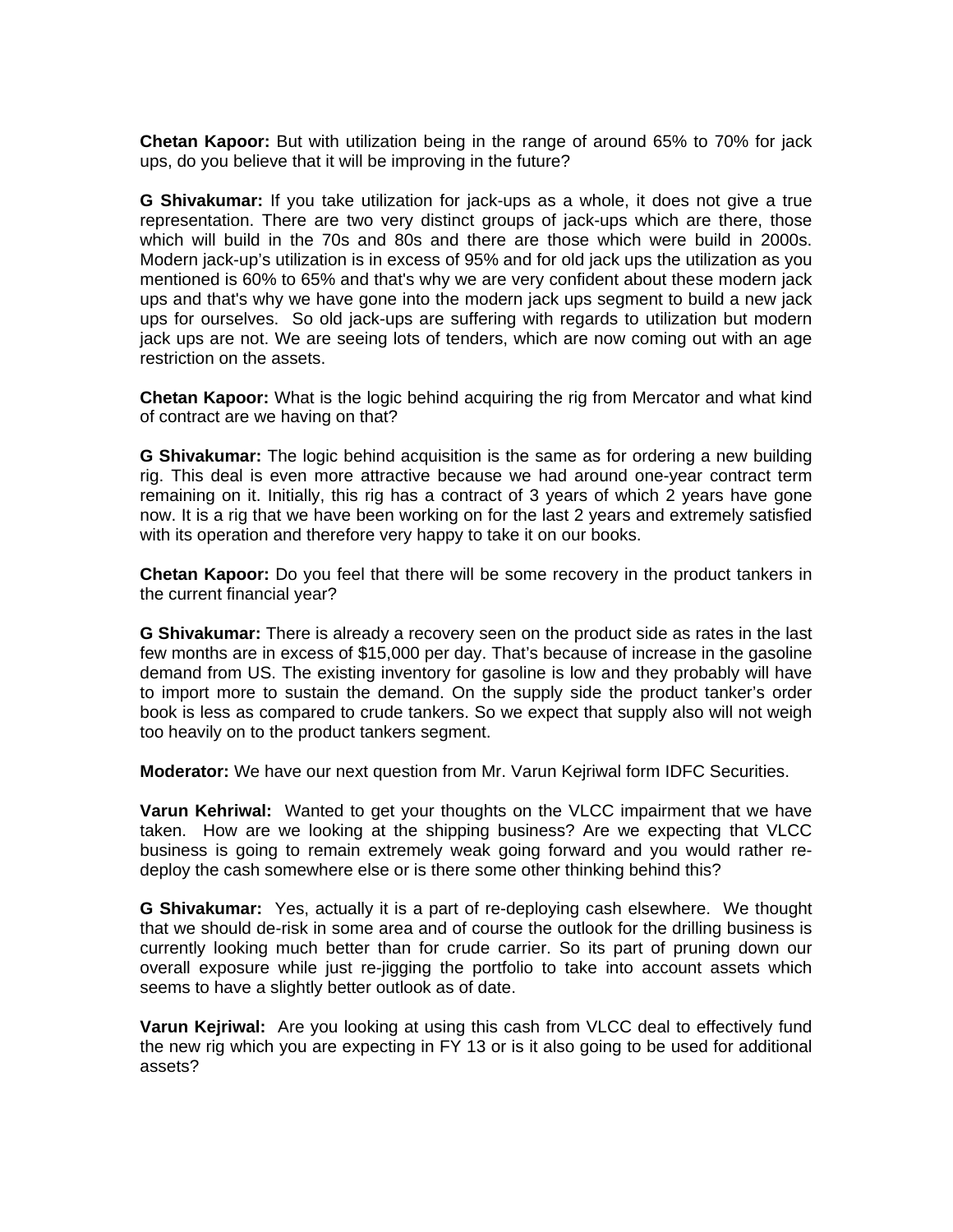**G Shivakumar:** It's more or less fungible; we had the cash even if we have not sold these VLCCs. We already had the cash to fund the rig. It's only keeping in mind the overall risk profile that we thought that we should prune down our exposure in one area at least since we are taking an exposure in another area. So the existing cash flows were sufficient to fund the rig and it was not a requirement that we had to sell. But it's part of our overall risk management that we decided to sell the VLCCs.

**Varun Kejriwal:** When will we receive the proceeds of this deal?

**G Shivakumar:** We will take the delivery of these VLCCs from the yard and then will deliver it to the new buyer. We will get the cash only between January 2012 and April 2012, in those four months.

**Varun Kejriwal:** How much have we already paid to the yard for these 3 vessels? cost?

**G Shivakumar:** We would have paid about 40% on average between the 3 of these VLCCs.

**Varun Kejriwal:** What is your outlook on the shipping freight rates? Have we already touched the bottom?

**G Shivakumar:** Based on current rates I will say that it is difficult for it to get much worse at least on the crude carrier segment. For instance if we take the VLCCs, currently they are running less than \$5,000 a day on the spot market on the standard route. So it's tough to see it getting worst unless we were looking at lay up scenario but we don't see that happening. We expect that at some point there will be recovery in rates if only that there is still a substantial order book which is due to be delivered, which might get delayed to some extent. What will happen is as the rates stay low for a longer period of time, charterers will prefer modern ships rather than 1990 build tanker. Therefore scrapping of older vessels will start taking place which will lay the foundation for the recovery going forward.

**Varun Kejriwal:** How about the charter rates in the offshore segment. Do you expect those to remain firm?

**G Shivakumar:** Most broker reports seem to indicate that charter rates may firm up because of increasing demand the system. It may not go very much higher from it is currently but we don't expect a significant drop in rates from where we are. As mentioned earlier, lots of charterers are now starting to make a distinction between old assets and modern assets therefore we will have an edge in that market with all our assets being ultra modern.

**Moderator:** We have next question from Mr. Tejas from Barclays

**Tejas:** The operating expenses on Y-o-Y basis are seeing some dip. What has contributed to that? On a consolidated basis it has come down from Rs 553 crs to Rs 430 crs/

**G Shivakumar:** Lot of that is related to the bunker expenses which were the function of fleet which was operating on voyage charters and therefore that will vary substantially from quarter to quarter.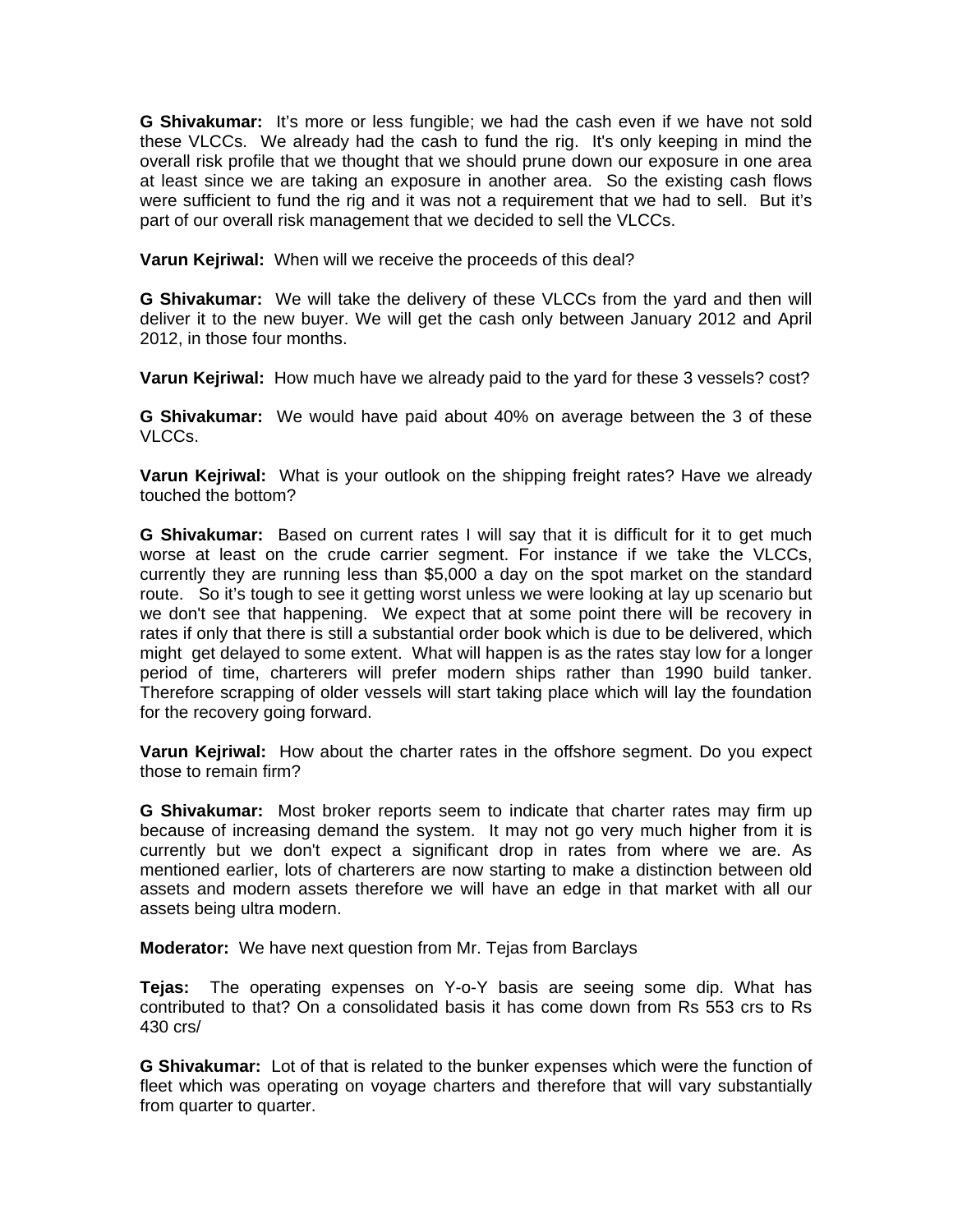**Tejas:** We were hearing about a little bit of slowdown coming from China. Even the US recovery is not on track. Based on these scenarios, do you see further weakness in freight rates?

**G Shivakumar:** Yes we definitely see weakness in freight rates if China slows down to 7% because it is such a large importer of commodities either be it dry and wet. Adding to this is the sheer force to dry bulk supply which will get added to the system resulting in weakness in the dry bulk segment.

**Moderator:** We have next question from Mr. Rajesh from Karvy.

**Rajesh:** The numbers of the offshore business on the sequential basis seems to have improved. What is your view on the offshore market?

**G Shivakumar:** The rig which was inchartered came in on your books during this quarter and therefore the margins automatically improved because we no longer have to expense that bareboat charter which was being paid to the owner. Talking about the outlook, the comfort level form oil exploration is there when the oil price is above \$70 to \$75 which currently is well above that level and therefore we expect that activity levels in offshore segment will continue to remain high. On the other hand the order book is not huge for offshore assets and that's another factor which will help.

**Rajesh:** What will be the total investment in the offshore subsidiary be now?

**G Shivakumar:** GE Shipping's investment in the offshore subsidiary is around Rs 1616 crs.

**Rajesh:** What is your weighted average cost of funds on the debt?

**G Shivakumar:** 4.7% is the total interest cost on our debt

**Moderator:** We have next question from Mr. Sachin form Lucky Securities.

**Sachin:** Since we booked a loss in the VLCC deal, are we expecting a significant correction in the asset prices and hence decided to have a stop loss or you expect to see a weak freight market for VLCC which would have forced you to run these assets at a lower IRR?

**G Shivakumar:** It's actually neither of those; it's not that we are expecting the market will drop in the big way. As I mentioned earlier we're doing this as part of our portfolio re-allocation.

**Sachin:** Will there be more infusion in the offshore subsidiary?

**G Shivakumar:** They will require a little more investment. It depends on how their cash flows also pan out. But we don't expect that the investment will be more than \$50 million to \$70 million as of the current CAPEX.

**Sachin:** What is the overall announced CAPEX as on date and what is the equity component that is to be put in by the offshore business for that?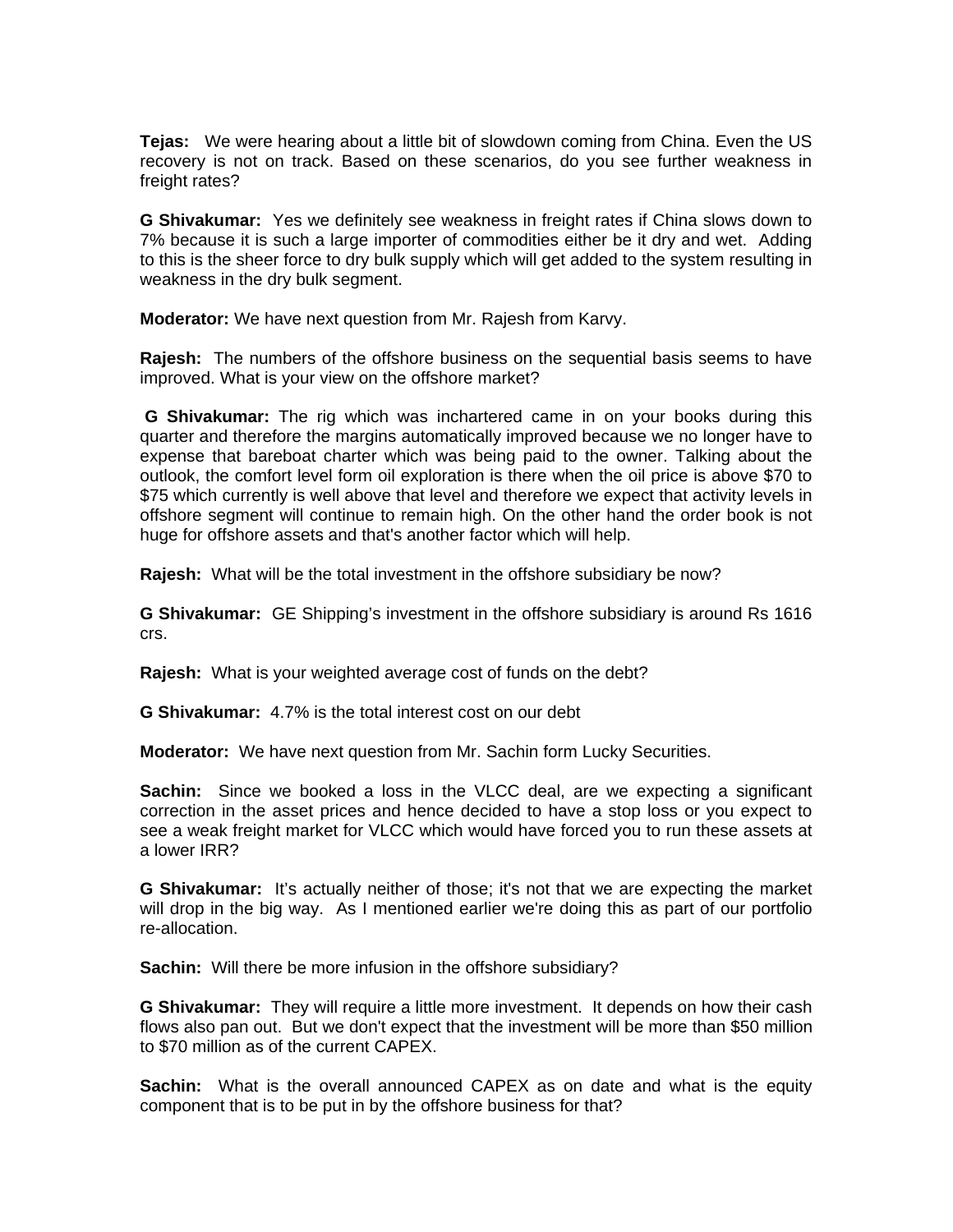**G Shivakumar:** The total offshore CAPEX is little under for \$450 million of which they have to put in around 30% in equity. So its around \$130 million as equity component. They do have cash balances; however, we do as part of the risk management keep reasonable amount of cash for the un-contracted assets. They have some assets which are working in the spot market in the sub-sea business therefore have to keep some cash for those assets as well.

**Sachin:** What percentage of the equity part has been paid out?

**G Shivakumar:** Around 40% of the total equity component of the capex has been paid out.

**Sachin:** What would be their cash position after the fund infusion?

**G Shivakumar:** As of now they have an excess of \$100 million in cash equivalent.

**Sachin:** What is the debt repayment every year for the next 2 to 3 years?

**G Shivakumar:** The debt repayment that they have is approximately \$70 million per year.

**Sachin:** What would be the debt-equity that you would be comfortable for the offshore businesses?

**G Shivakumar:** Again it's not something that we look at in isolation. It depends on what kind of contracts they have. For instance if they have a large proportion of 3 to 5 years contract we will be comfortable with 1.75x to 2x debt-equity ratio. However, if the contract profile is lower, then we would be more comfortable with a 1.5x debt-equity ratio. Currently it stands at 1.75x.

**Sachin:** Do you expect asset prices in the shipping side to fall further?

**G Shivakumar:** We hope to see prices lower in the next few quarters on the dry bulk side. Low interest rates and ample liquidity in the markets has kept these prices high over the last couple of years. On dry bulk carriers we are seeing a gross addition of 20% this year based on the order book excluding slippages and then crude carriers we are seeing a little about 10%. Next year we are still seeing close to 10% in crude carriers and about 15% on the dry bulk side.

**Sachin:** But have we seen a significant slowdown in ordering in the 4 to 5 quarters?

**G Shivakumar:** Yes, in the last 3 to 4 quarters we have seen slowdown in the ordering. In the  $1<sup>st</sup>$  quarter of CY 10 we saw large amount of ordering happen on the dry bulk side especially on the Panamax and Capesize segment but since then there has not be much ordering, a lot of the ordering in recent months has been on the large container ships side. Of course there are few orders here and there but it's quite marginal and therefore the order book for CY 13 is quite low at around 5% across the segments.

**Moderator:** We have next question from T Manoj from MINT.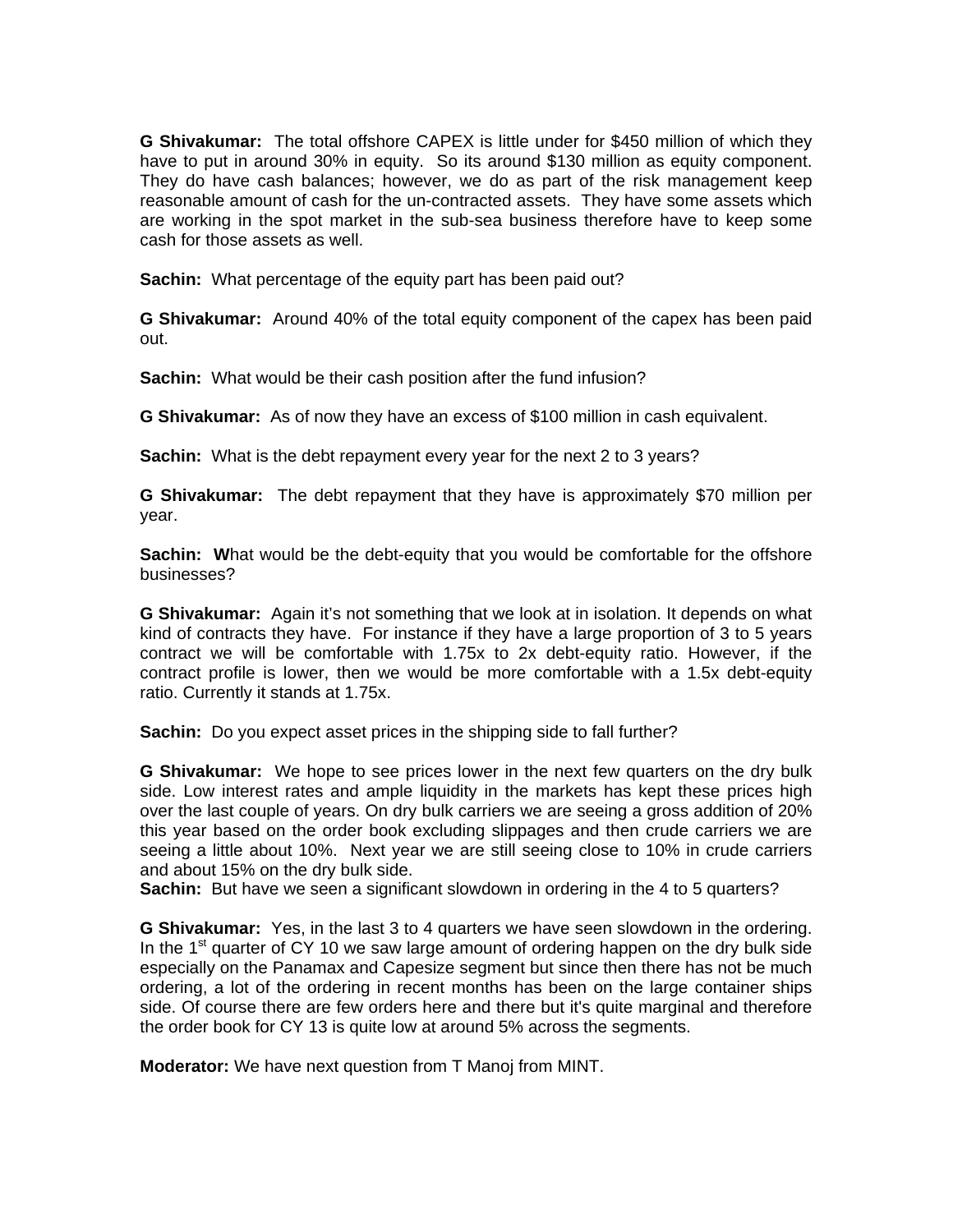**T Manoj:** I just wanted to understand, your de-risking from the main shipping side and focusing attention on the offshore business but at the same time you have full pull down from the IPO to the offshore business. Can you explain the logic behind that and whether you will be going into the market in the near future?

**G Shivakumar:** During the January-February period amid the volatile stock marketit was just not conducive to go ahead with an IPO. In the meantime we had the business requirements where we had these 2 jack up rigs. We didn't want to hold up the business waiting for the financial markets to recover and therefore we decided to commit our own money into the business. The IPO is something that we are quite open to

**T Manoj:** Has the funding arrangement for both the rigs done?

**G Shivakumar:** The second hand rig that we bought was delivered to us in the first week on March and that rig has been funded at that time itself. We will have to raise debt funding for the new building rig that we have ordered. It's too early now because we have just paid the first installment and as and when required maybe 6 months or so down the road we will require to raise some debt.

**T Manoj:** On the main shipping side you have only two ships on order at the moment. After a long time your shipping thing is slightly off focus now for you. How long do you think you can look back at the main shipping sector in terms of buying assets?

**G Shivakumar:** We have the capacity to reinvest in the business and we will reinvest in the business at some point in time. But we have to be careful in making investments. Currently what has happened is that the asset values have been firm on account of the excessive liquidity and possibly the low interest rates. Therefore it doesn't seem to makes sense given the kind of earnings to invest in shipping business in a large way. It's not that we don't want to grow in shipping; we would like to grow in shipping but only at reasonable prices that can deliver a good return to our shareholders.

**T Manoj:** What is the mix of time and spot charters for the entire fleet?

**G Shivakumar:** At the end of the March quarter, approximately 47% of our overall fleet is on time charter and rest is on the spot market.

**Moderator**: We have next question from Mr. Bhavin from B&K Securities.

**Bhavin:** Why has the EBIT number of the offshore subsidiary declined marginally as compared to December quarter, even though we have taken the rig on our books?

**G. Shivakumar:** Two of our assets are mobilized for employment into a long-term contract in Brazil, one of the break-through that we have made in the last 6 months. They had to undergo refurbishment and also to be mobilized to Brazil. Lot of that expense has been debited in the last quarter and of course when they are undergoing refurbishment, they are not earning anything and therefore that is an expense which has come in.

**Bhavin**: Why has the coverage for AHTSVs been low at around 45 % for the balance part of the year?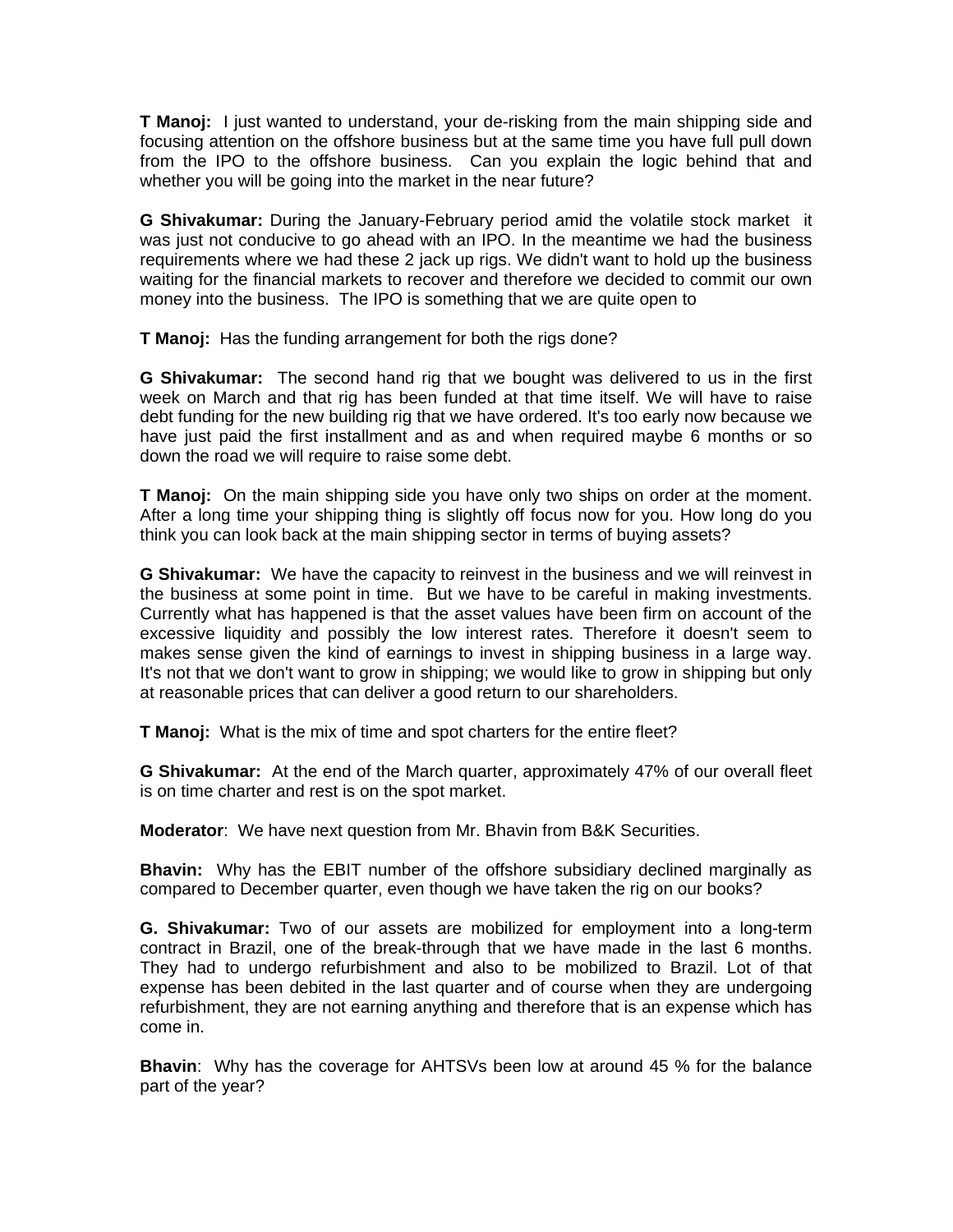**G. Shivakumar:** We would like that number to be significantly higher. It is just that less of them have gone on to long-term contracts. There have been fewer opportunities and therefore the coverage on that is less, but yes we would like it to be a higher number overall. We would like to have most of them on 1- to 3-year contracts.

**Bhavin**: Have you seen a correction in the new building asset market?

**G. Shivakumar:** We have not seen too many deals. Actually we have not seen any deals happening recently especially on the VLCCs. So there is not really any benchmark that we can use, nothing that we can remember in the last 3 months at least.

**Moderator:** We have next question from Mr. Vikram from Antique.

**Vikram**: The TCY rates for your crude carriers have performed better than the December quarter. Will these rates continue to remain same for the coming quarters?

**G. Shivakumar:** The TCY rates especially for the crude carriers improved in the fourth quarter as compared to third quarter of the financial year.

**Vikram**: What percentage of your crude carriers are in the spot market?

**G. Shivakumar:** Slightly more than 50% of our crude tankers operate in the spot market.

**Vikram:** How much scrapping has happened in this calendar year?

**G. Shivakumar:** In dry bulk, there have been a substantial amount of scrapping; almost 7 million deadweight. In crude carriers, it is about 1.7 million deadweight and on product tanker, it is 1 million deadweight .

**Vikram:** What would be the cash position in standalone business?

**G. Shivakumar:** Standalone cash position is around Rs2500 crs.

**Moderator:** We have next question from Mr. Aniruddha Basu from Reuters.

**Aniruddha Basu:** GE Shipping has done a few rounds of raising funds via bond issues. Are there any more plans of raising funds via bond issues?

**G. Shivakumar:** We have nothing planned. We have completed Rs200 crs of bond issues in the month of April. Currently there are no plans as of now.

**Aniruddha Basu:** By when do you plan to sell all three VLCCs and what is the price?

**G. Shivakumar:** They have already been sold. So the contract for sale has been entered into. They will be delivered to the buyers when we take delivery from the yard which will be between January 2012 and April 2012 and we cannot reveal the price at which we have sold them because of the confidentiality clause.

**Aniruddha Basu:** Are there any plans to dry dock any of your vessels in this quarter?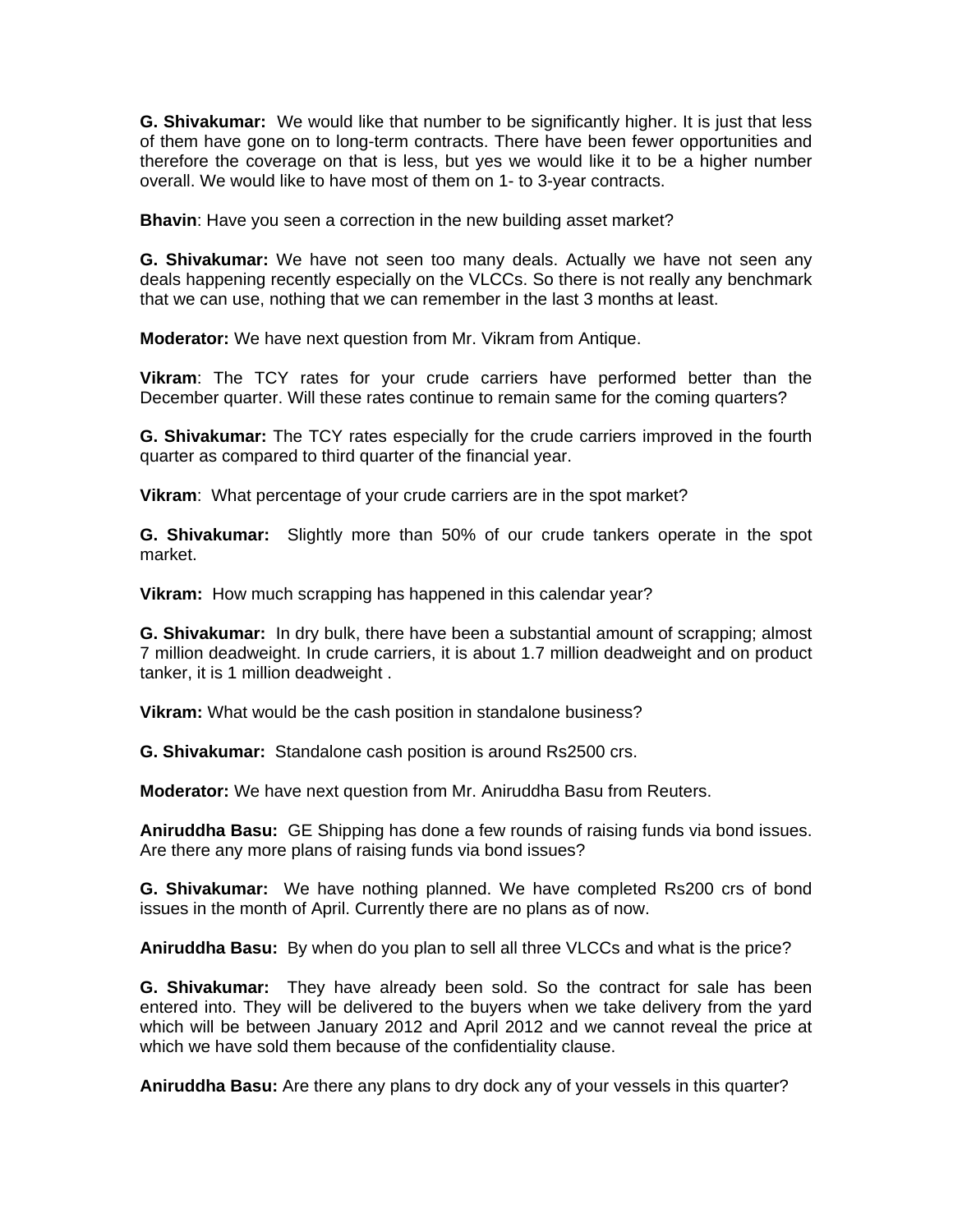**G. Shivakumar:** Dry docking is a continual activity. We might have may be 4 to 5 dry docks in this quarter, but again this depends on the business requirements. So one or two here and there could happen.

**Moderator:** We have a next question from Mr. Kothari from Religare. .

**Kothari:** I wanted to know the capital work in progress and capital advances from the balance sheet date in standalone and consol?

**G. Shivakumar:** CWIP on consolidated and standalone basis is Rs1250 crs and Rs 1140 crs respectively

**Kothari:** I wanted to understand the segment revenue of offshore business. If I am right that includes Greatship India, GGOS, and GGES. But if we total it for this 3 companies for FY10 that comes to Rs985 crs against reported Rs763 crs for FY10 in the segmental revenue of the results. So what can attribute that difference to?

**G. Shivakumar:** There are internal company transactions there which have to get knocked out in the consolidation. So for instance, GGES has chartered its rig to Greatship India Limited and in the consolidation that transaction has to get knocked out.

**Kothari:** What is the balance charter time remaining for the 2 rigs?

**G. Shivakumar:** Greatdrill Chetna goes up to February-March next year so that is about 10-11 months remaining from now and Greatdrill Chitra goes up to October-November 2014. So that is almost 3.5 years remaining.

**Moderator**: We have next question from Mr. Mehta from BP Equities.

**Mehta:** Can you provide a percentage breakup between the rig revenue and offshore vessel revenues from the total income of offshore?

**G. Shivakumar:** Roughly it is 50% from rigs and 50% from supply vessels.

**Moderator:** We have next question from Mr. Janakiraman from Franklin.

**Janakiraman:** Now that the rig has become an owned asset, you will be paying depreciation on it. Over how many years will the rigs be depreciated?

**G. Shivakumar:** We will be paying both i.e. interest and depreciation on the rig. The rig will be depreciated over a period of 30 years.

**Janakiraman:** The capital employed in the offshore subsidiary is more or less equal to that of shipping business?

**G. Shivakumar:** The broad message you are giving is directionally correct, but they also have cash in their balance sheet. But yes it is getting close,

**Janakiraman:** The accretion of about Rs. 80 per share to the NAV is primarily coming from the Jack-ups or even the supply vessels are contributed to that?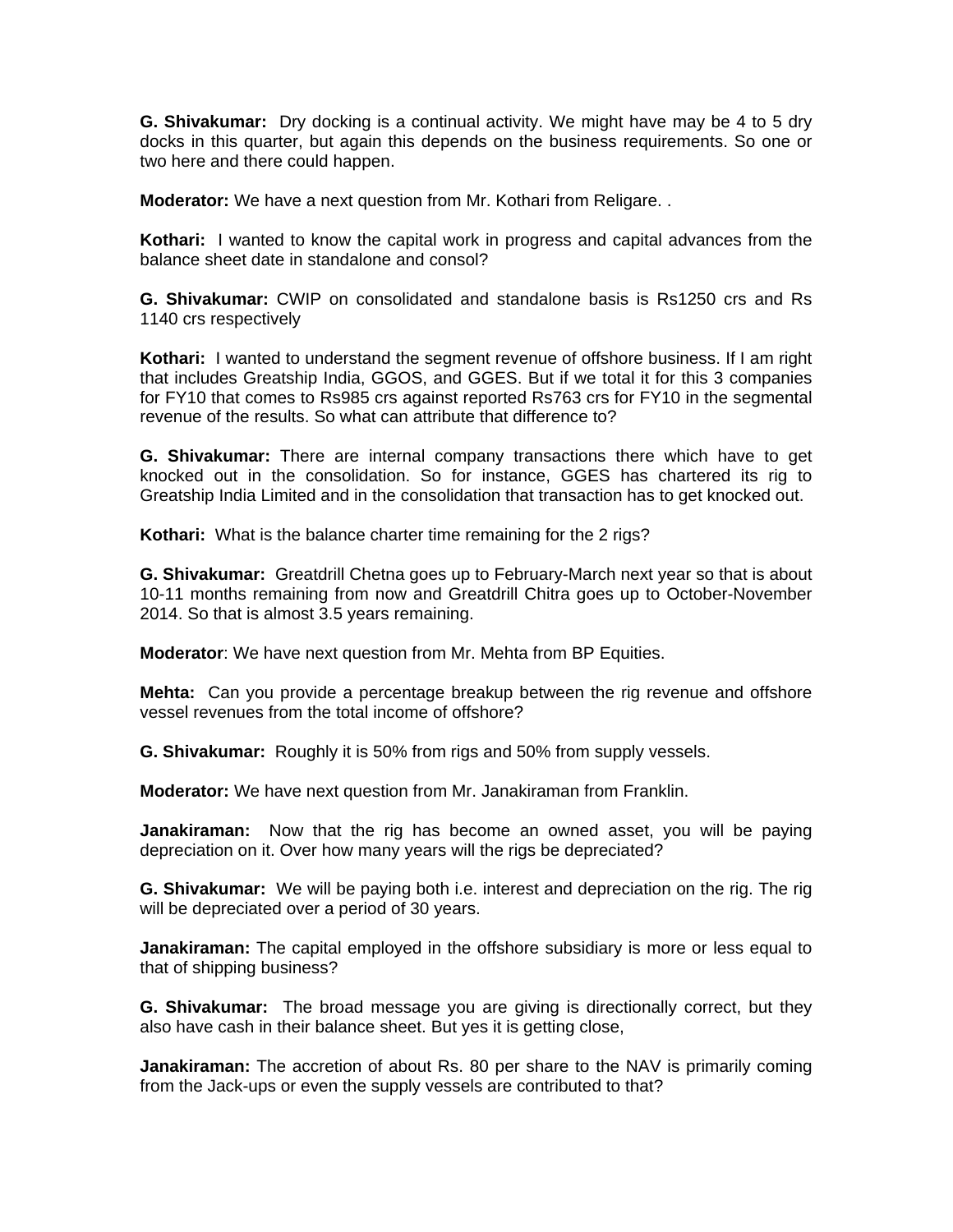**G. Shivakumar:** It is across the board. Broadly all the assets are valued at equal to or greater than the cost. Of course the Jack-up rigs because of their nature, their amount will be higher, but in terms of proportions, most of the assets add a substantial premium to what they reflected in our books. So it is not just Jack-ups which are at premium, it is also the offshore supply vessels.

**Janakiraman:** What would be the company's philosophy in terms of utilizing this cash balance?

**G Shivakumar:** We are waiting for opportunities. We would like to reinvest in shipping. But unfortunately so far the prices of assets have just not given us the opportunity. They are not reasonable enough for us to make any decent size investments. We have not seen prices come near to our buy zone.

**Janakiraman:** What if the asset prices continue to move ahead? Then how will be your strategy going forward?

**G Shivakumar:** I do not know how long that can sustain. It happened for the last year but I do not see how much longer it can sustain because there is difficulty. People are facing some difficulty. The cash flows from the assets are just not there and people who are stretched will have issues in meeting their repayment obligations. We believe that there will be pressure on asset prices going forward. It is only a question of 'when' rather than 'if' it will happen so we are waiting for that opportunity. Again we do not want to give up hope just before the market turns.

**Janakiraman:** If I compare the FY11 shipping segmental EBIT versus the effective capital employed you made about roughly 5% return on EBIT by capital employed. Does 2012 appears to be any better or it is going to be slightly worse than this?

**G Shivakumar:** Based on current markets I do not see it getting better. Some old charters have also come off. So I do not see it getting better from what we did in FY11.

**Janakiraman:** What is the consolidated cash balance?

**G Shivakumar:** The consolidated cash balance is around Rs3100 crs.

**Moderator:** We have next question from Mr. Bhavin Chheda from Enam Holdings.

**Bhavin Chheda:** Why has the offshore subsidiary's depreciation amount not changed on a quarter on quarter basis, even though we have taken delivery of the inchartered rig?

**G Shivakumar:** The rig has to be depreciated over a 3o-year period and this rig was only for one month in the year because we took delivery in the month of March. Therefore, the amount itself is not very large.

**Moderator:** We have next question from Mr. Ashish Jain from Morgan Stanley.

**Ashish Jain:** Can you share the revenue days of offshore subsidiary in FY11?

**G Shivakumar:** Revenue days of offshore subsidiary in FY11 were 5404 days.